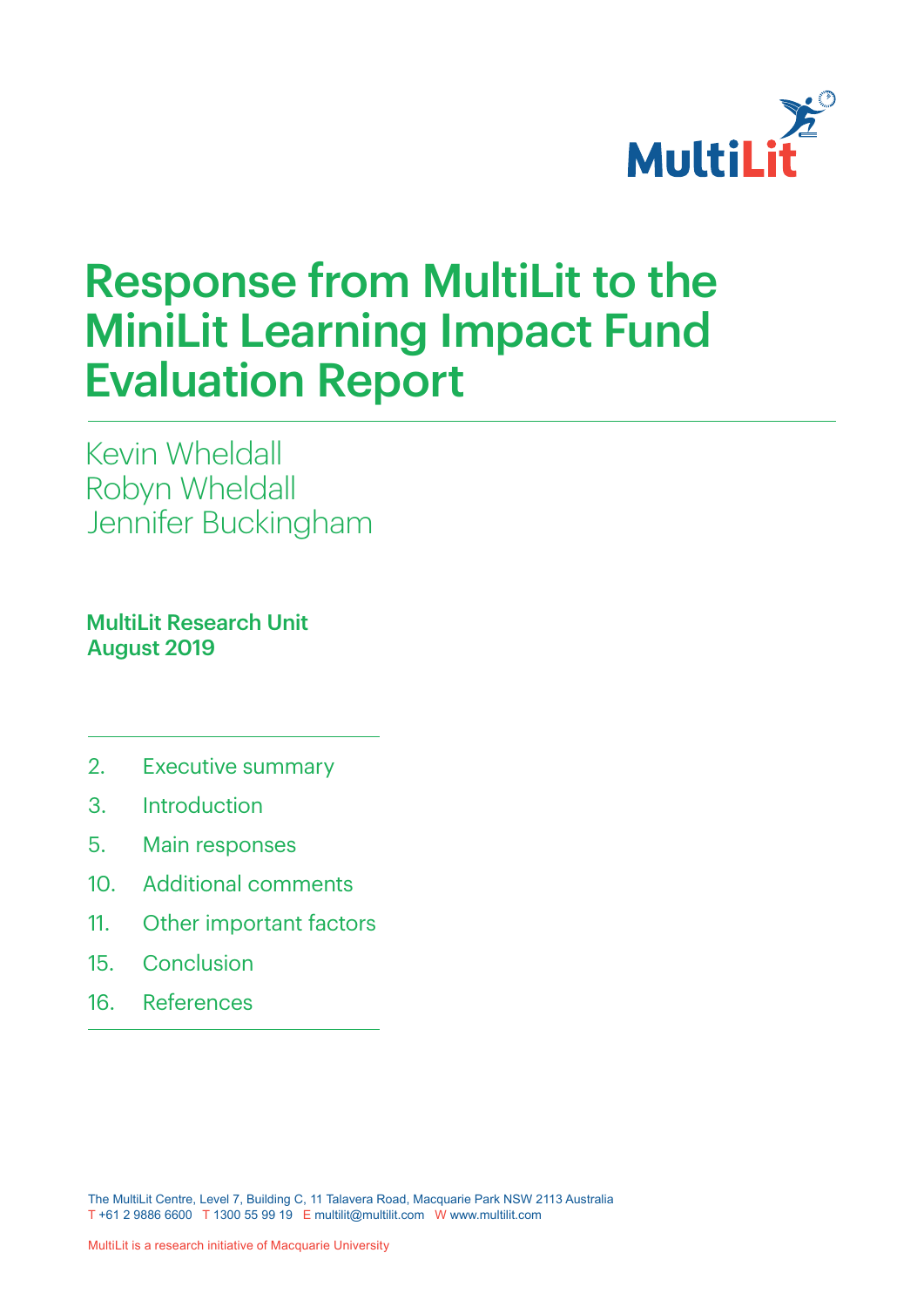# Executive summary

MiniLit is a small group reading program for Year 1 children who are having difficulty learning to read. It is an explicit and systematic early intervention developed by MultiLit.

In 2017, MultiLit collaborated with Evidence for Learning and the New South Wales Department of Education to undertake a trial of the MiniLit program. MultiLit provided training, resources and limited coaching to schools implementing the program. The trial was evaluated by an independent team of researchers.

Reading outcomes for children who had attended MiniLit were compared to children who had not attended MiniLit. The primary outcome measure chosen for the trial was the York Assessment of Reading for Comprehension - Passage Reading (YARC-PR) assessment. This was later deemed not to be an appropriate measure for the young struggling readers in the trial because only a very small proportion of students were able to complete the required tasks at the baseline assessment. The results were therefore considered unreliable by the independent evaluators and assigned low security ratings by Evidence for Learning. Any findings reported using this measure do not provide good evidence for or against the efficacy of the MiniLit intervention.

Reading comprehension is difficult to measure among beginning readers, which this trial has confirmed. The YARC Early Reading assessment is the companion test created for children who cannot complete the YARC-PR. The YARC-ER and the Castles and Coltheart 2 (CC-2) test were also used in the trial. These assessments, which were designated as secondary outcome measures in the trial protocol, provide more reliable findings. These tests showed strong statistically significant results for Letter Sound Knowledge, Phoneme Awareness, Regular Word Reading and Nonword Reading for children who attended at least 80% of MiniLit lessons.

Due to the strict adherence to the evaluation protocols for this study, the YARC-PR was retained as the primary outcome measure despite its serious limitations. Likewise, the main statistical analysis used was an Intention to Treat analysis, whereas a Complier Average Causal Effect (CACE) analysis (which takes attendance into account) is arguably more suitable. Other attenuating factors were that MiniLit tutors were new to the program, and classroom literacy teaching was not always consistent with the intervention's evidencebased approach.

Nonetheless, when using valid measures, outcomes in key foundational reading skills were significantly higher among children who participated in MiniLit, especially for children who attended the minimum recommended number of lessons, and when the program was administered with fidelity.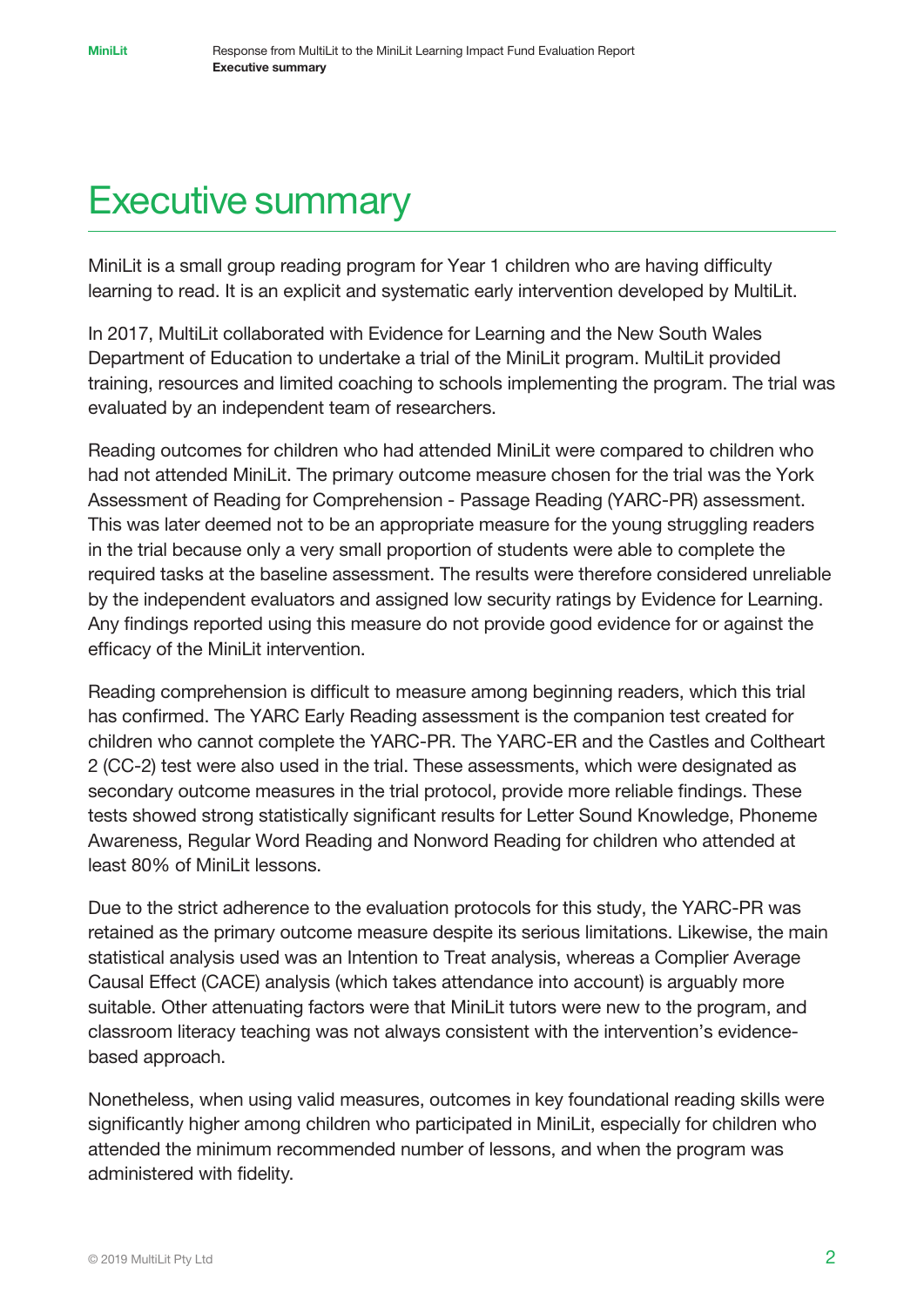# **Introduction**

We appreciate the opportunity to respond to the evaluation report and the findings of the Learning Impact Fund trial of the MiniLit intervention. We have previously expressed serious concerns about aspects of the trial. Some of these concerns were shared by the evaluation team, who have placed clear caveats around the findings of the primary outcome measure, and by Evidence for Learning, who have allocated low and very low security ratings.

Our two most significant concerns relate to the York Assessment of Reading for Comprehension Passage Reading (YARC-PR) as the primary outcome measure and the Intention to Treat analysis. In this response to the Final Report, we reiterate the reasoning behind our concerns.

It is important to state that we are committed to the principle of rigorous, independent evaluation of educational programs. Studies that adhere as closely as possible to scientific research practices are central to accumulating an evidence-base that will allow teachers to make sound decisions about effective teaching and interventions.

We are therefore grateful to Evidence for Learning and the NSW Department of Education for managing and participating in this trial of the MiniLit program, and thank the schools and teachers who took part. We also appreciate the extensive work done by the researchers in the independent evaluation team.

Nonetheless, it is also important to point out the serious shortcomings in the report that unfortunately risk overshadowing the valuable findings showing significant improvement in foundational reading outcomes for students who participated in the MiniLit intervention program.

It was apparent early in the trial that the YARC-PR test was not an appropriate primary outcome measure, with many students unable to complete the required tasks. This is consistent with a growing body of research showing it is very difficult to measure comprehension among young readers, especially young struggling readers. This finding will inform future research.

Fortunately, the YARC Early Reading (YARC-ER), which is a companion test to the YARC-PR, and the Castles & Coltheart-2 (CC2) tests have provided a good set of data that do not suffer from the same statistical unreliability of the YARC-PR and are more closely aligned with the reading skills targeted in the MiniLit intervention.

The evaluation found strong evidence that MiniLit students who attended at least 80% of lessons scored significantly higher on tests of Letter-Sound Knowledge, Phoneme Awareness, Regular Word Reading and Nonword Reading at both six and 12 months after the intervention began.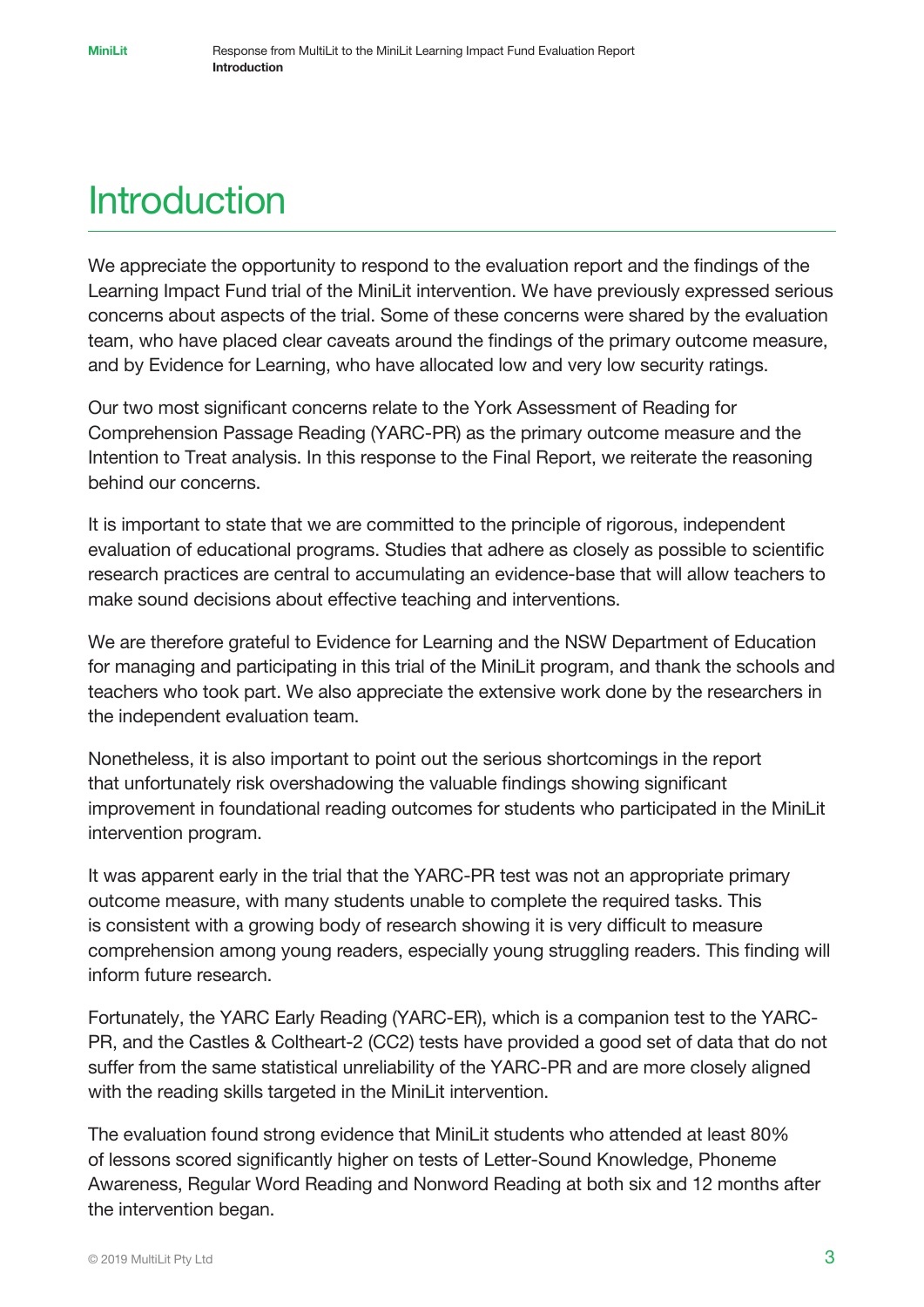#### Six month outcomes (CACE analysis)

|                                       | Intervention<br>$N = 107$ | Control<br>$N = 107$ |                                        | <b>CACE</b><br>Analysis |         |                       |                                 |
|---------------------------------------|---------------------------|----------------------|----------------------------------------|-------------------------|---------|-----------------------|---------------------------------|
|                                       | <b>Mean</b><br>(SD)       | <b>Mean</b><br>(SD)  | <b>Mean</b><br>difference<br>$(I - C)$ | 95% CI                  | p-value | <b>Effect</b><br>size | <b>Effect</b><br>size<br>95% CI |
| <b>YARC - Early</b><br><b>Reading</b> |                           |                      |                                        |                         |         |                       |                                 |
| Letter Sound<br>Knowledge             | 109.47<br>(15.16)         | 95.93<br>(14.24)     | 23.27                                  | 18.52 to<br>28.01       | 0.00    | 1.44                  | $1.15$ to<br>1.73               |
| Early Word<br>Recognition             | 84.94<br>(11.85)          | 84.4<br>(13.23)      | 1.00                                   | $-1.46$ to<br>3.46      | 0.43    | 0.08                  | $-0.12$ to<br>0.28              |
| Phoneme<br>Awareness                  | 96.23<br>(12.47)          | 91.59<br>(12.58)     | 8.20                                   | $2.41$ to<br>13.99      | 0.01    | 0.65                  | $0.19$ to<br>1.10               |
| <b>Castles &amp;</b><br>Coltheart - 2 |                           |                      |                                        |                         |         |                       |                                 |
| Regular Word<br>Reading               | $-0.36$<br>(0.97)         | $-0.7$<br>(0.84)     | 0.54                                   | $0.30$ to<br>0.79       | 0.00    | 0.59                  | $0.33$ to<br>0.85               |
| Irregular Word<br>Reading             | $-0.77$<br>(0.8)          | $-0.71$<br>(0.9)     | $-0.14$                                | $-0.45$ to<br>0.17      | 0.39    | $-0.16$               | $-0.52$ to<br>0.20              |
| Nonword<br>Reading                    | 0.01<br>(0.94)            | $-0.52$<br>(0.76)    | 0.84                                   | $0.66$ to<br>1.02       | 0.00    | 0.93                  | 0.73 to<br>1.13                 |

Intention to Treat is the default protocol for studies using the Education Endowment Fund evaluation model, as is the case with Evidence for Learning (E4L) research projects. However In this response we explain why the primary outcome measure (YARC-PR) should not have been used in the trial, and why the data it yielded do not provide information about the effectiveness of MiniLit. We also explain why the Intention to Treat analysis, which compares outcomes for all students irrespective of their attendance at MiniLit lessons, is not the most useful measure of the impact of the MiniLit intervention. We also discuss some of the other important factors that must be considered when interpreting the results of the trial.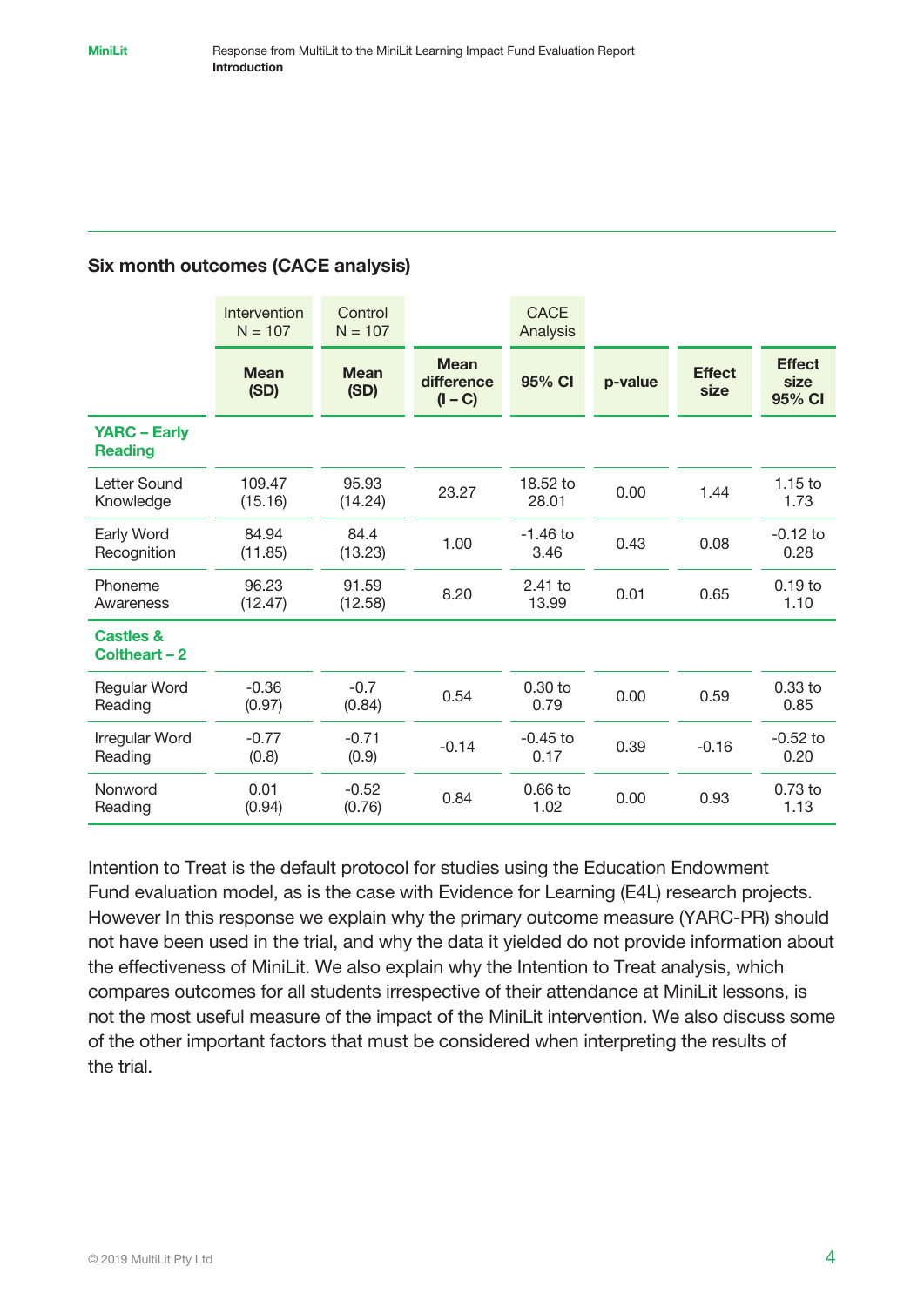# Main responses

## 1. The YARC – Passage Reading test was not an appropriate primary outcome measure

The results of the primary outcome measure, the YARC-PR, should be disregarded for statistical and psychometric reasons that are acknowledged on multiple occasions in the independent evaluators' report.

The YARC-PR results should not have been used as the basis for further analysis and should not be used to draw conclusions about the effectiveness of the intervention.

Unfortunately, the decision to persevere with the YARC-PR, and to use it as the basis of detailed analysis and interpretation despite the data being unsafe, serves to give a false impression of the reliability of the results.

The reasons that the YARC-PR results should be disregarded are unambiguous.

• Only six students  $(2.5\%)$  of the study cohort were able to complete the necessary two passages of the YARC-PR at the baseline assessment. Therefore, for 97.5% of the study cohort, the results are unreliable.

According to the YARC-PR administration protocol, "In order to ensure a reliable estimate of a student's reading ability, it is necessary for a student to complete two passages" (YARC-PR manual, p. 26).

• The majority of children achieved at the 'floor' in the baseline assessment, which means that they did not achieve a raw score high enough to be able to be converted to a Standard Score for statistical analysis.

This floor effect prevents a reliable estimate of improvement at post-test being calculated because very low scores on this assessment have high rates of measurement error.

The independent evaluators' report states that the distribution of raw scores below the floor "justified using these variables as covariates in the regression models to calculate mean difference between the intervention and control groups at six months and 12 months" (p. 39).

This decision is not supported by the YARC-PR manual, which states,

"Very low and very high standard scores are printed as <70 or >130. This reflects the fact that extreme scores will tend to have high errors of measurement" (YARC-PR manual, p. 36).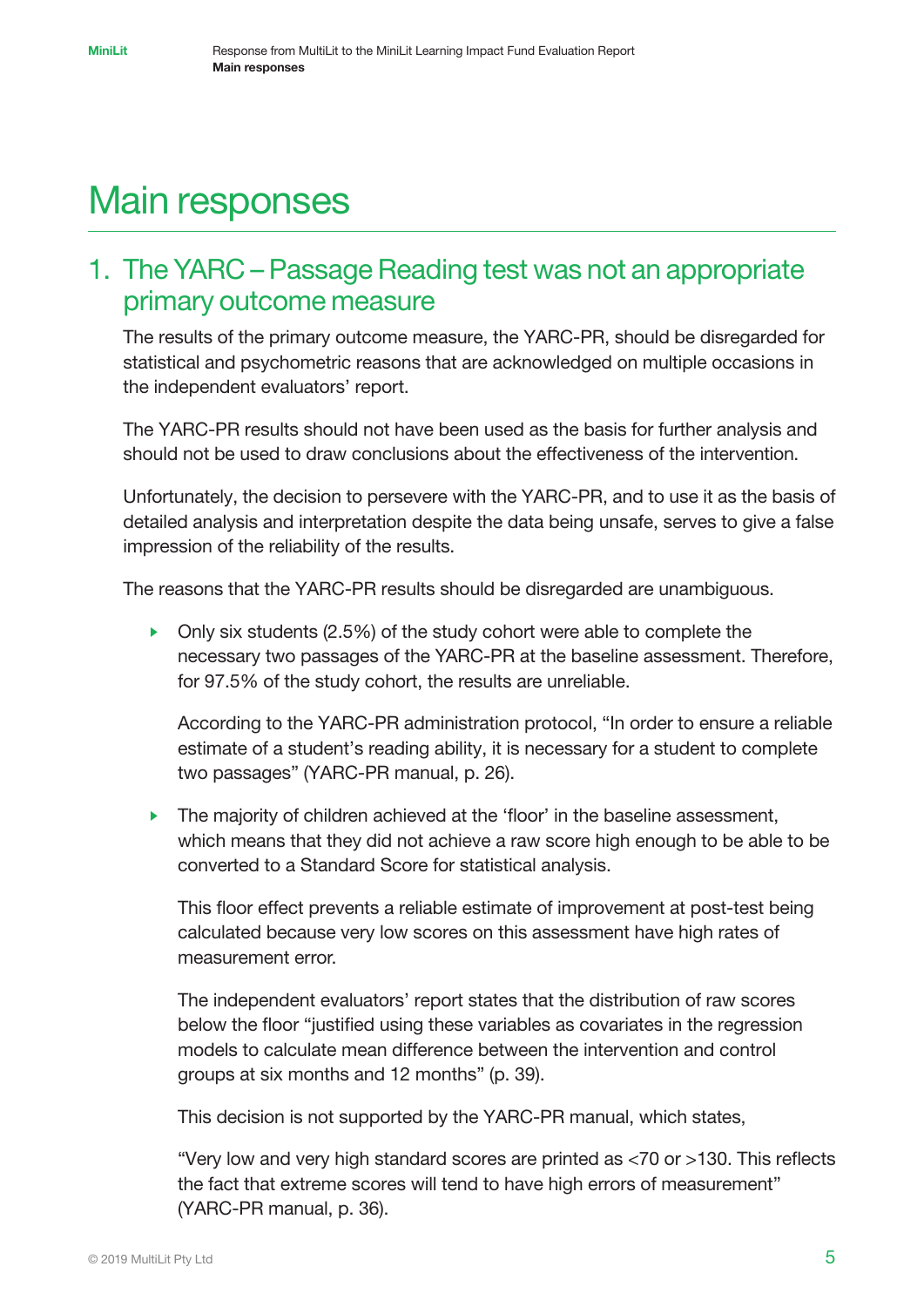This means that the analyses using YARC-PR data are not reliable as they clearly breach the protocols for statistical analysis.

• The administration protocol for the YARC-PR advises that children who struggle with the assessment, who cannot complete two passages, and whose error rate is higher than the threshold, should be assessed using the YARC Early Reading (YARC-ER) test.

It says, "[F]or children who exceed the maximum number of reading errors on the passage; discontinue Passage Reading with these children and administer YARC Early Reading instead" (YARC-PR manual, p. 26).

The YARC-PR manual acknowledges that the reliability of the assessment for measuring comprehension using one passage, even for cohorts of students for whom the test is appropriate, is "lower than is desirable" (p.100).

The YARC Early Reading test was also used in the study. Although it was designated as a secondary outcome measure, it should be considered the primary outcome measure. Almost all of the children in the study fit the criteria for YARC-ER stated in the administration protocol at the baseline assessment and therefore the YARC-ER is a more appropriate and more valid measure for this cohort of students.

A decision to switch to the YARC-ER as the primary outcome measure should have been made as soon as it became apparent that the YARC-PR was not appropriate for the students in the study, given the extensive floor effects and high error rate. As a companion test to the YARC-PR, the YARC-ER could justifiably have been adopted as the primary outcome measure.

• The independent evaluators share the view that the YARC-PR is not the appropriate primary outcome measure for this cohort of poor readers, due to the young age of the cohort and the level of difficulty of the task, and have noted the statistical caveats and limitations of the analyses that use the YARC-PR data.

The YARC-PR is "a test of prose reading and comprehension for young readers *who have already made a good start in developing decoding skills*" (YARC-ER manual, p.vii, our emphasis). That was not the case for the cohort of children in this study.

It was apparent early in the study that the young readers being assessed were not the intended population for the YARC-PR assessment, given that so many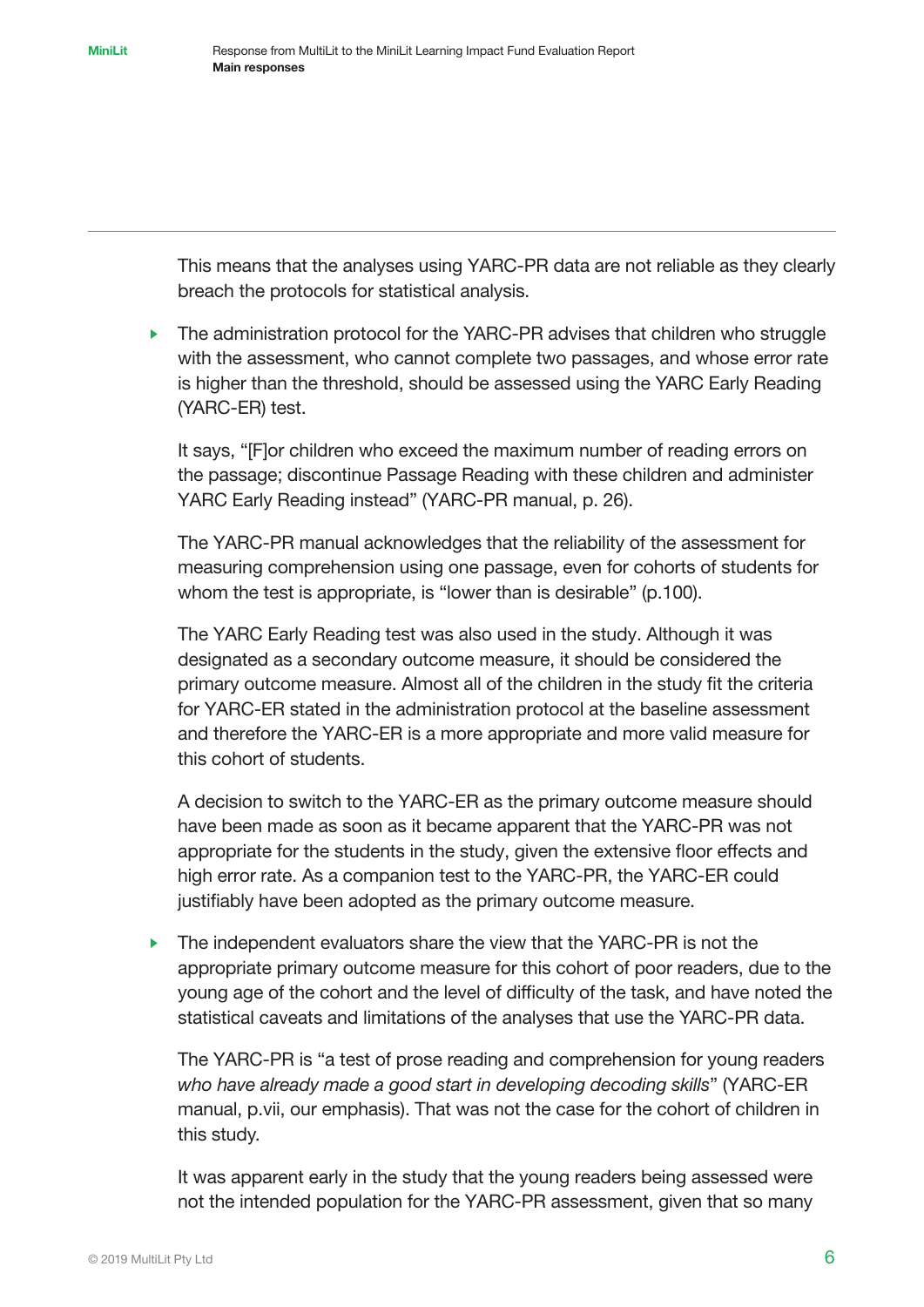achieved scores too low for reliable statistical analysis and almost all were unable to complete the two passages required.

The independent evaluators acknowledge this problem explicitly and note the statistical caveats and limitations of the analyses that use the YARC-PR data throughout the report:

"However, a large number of intervention and control students performed at the floor for the [YARC-PR] measure at the outcome time point, with nearly all not being able to complete the measure at baseline. Therefore, the findings should be considered with caution" (p. 6).

"However, it is important to note that the majority of children were not able to complete the primary outcome measure at baseline and at the follow-up time points, despite the measure being validated for this age group. Therefore, it may not be sensitive enough to detect differences among children with very low reading skills, which is the target population for the intervention" (p. 9).

"In hindsight, it seems the YARC Passage Reading measure was not an appropriate measure for the cohort of poor readers at baseline, due to the young age of the cohort and the level of difficulty of the task" (p. 39).

"These flooring effects [in YARC-PR at 12 months] raise similar concerns as those present at baseline, and therefore reinforces the caveats around the reliability of the findings" (p. 39) .

"It is important to note again here the significant limitations in the interpretation of the YARC-PR measure in this study" (p. 48).

"However, the trial also revealed that this measure is not appropriate for this cohort of students and therefore these results must be considered with caution" (p. 54).

"This finding [about implementation fidelity] has the aforementioned caveats about the security of the YARC-PR data in this study" (p. 63).

"However, a large proportion of students were not able to complete the measure at baseline and there were a large number of students who performed at the floor at the follow-up time points. Therefore, these findings [for the YARC-PR] should be treated with caution" (p. 75).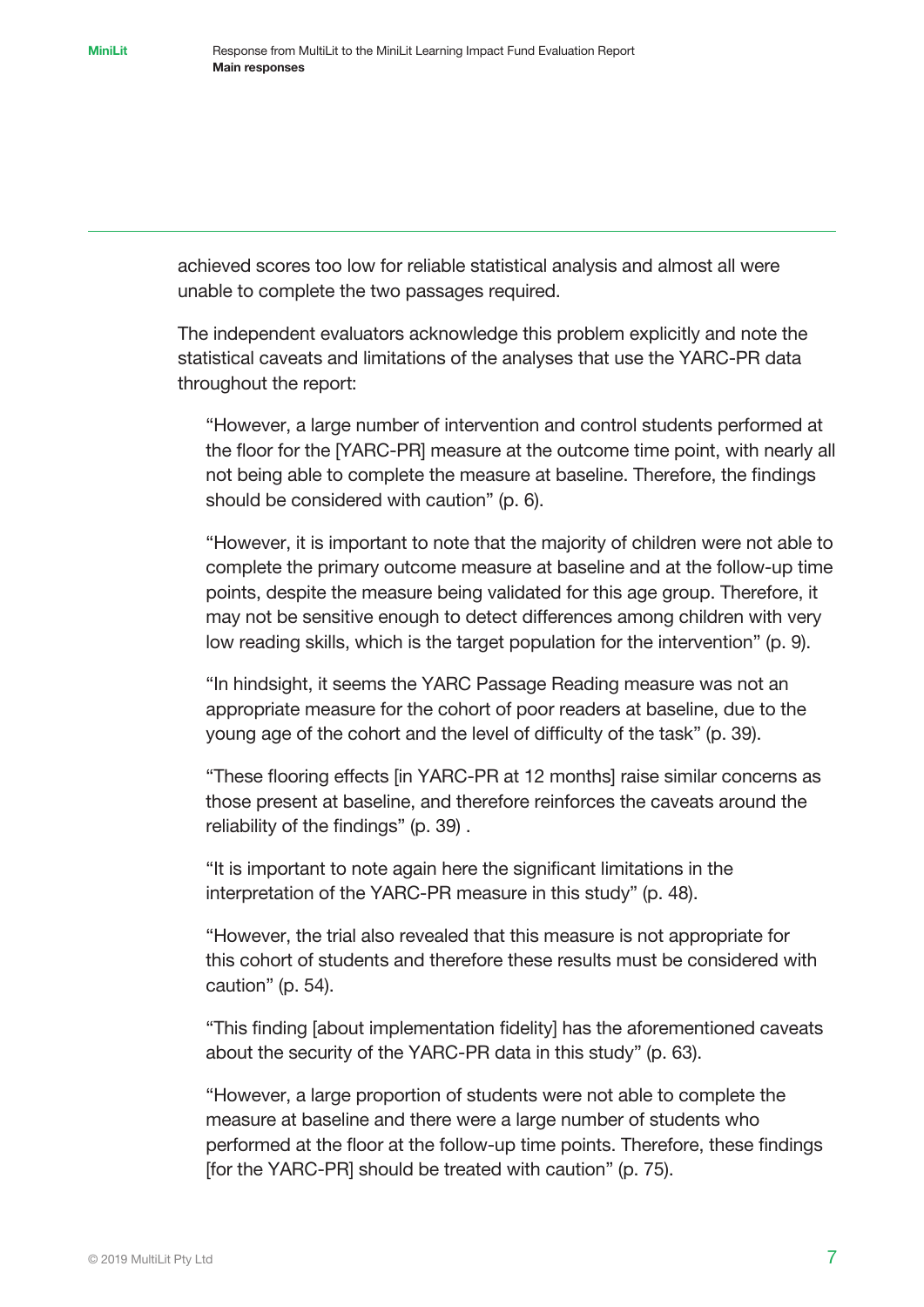"The main limitation of the study is the psychometric properties of the primary outcome measure, the YARC – Passage Reading. Overall, a large proportion of students were unable to complete the primary outcome at baseline or at follow-up. This may reflect the psychometric properties of the measure, which may not be suitable for students who are struggling to read as demonstrated by the high number of students achieving at the measure's floor" (p. 76).

• Evidence for Learning shares the view that the YARC-PR was not a reliable outcome measure for this study.

Evidence for Learning has assigned low security ratings for the findings on the YARC-PR Accuracy and YARC-PR Rate (two out of a possible five padlocks) and a very low security rating for YARC-PR Comprehension (one out of a possible five padlocks). This reflects the strong caveats placed around the findings in the evaluation report. It confirms that the evidence from the YARC-PR results are inconclusive.

### 2. The Intention to Treat analysis does not provide the most useful findings

We argue that the Intention to Treat (ITT) analysis is more suitable for an effectiveness trial rather than an efficacy trial as it is now described on the [E4L website a](https://evidenceforlearning.org.au/lif/our-projects/minilit/)nd in the evaluation team's published [research protocol.](https://evidenceforlearning.org.au/assets/LIF-Protocols-SAP/Final-Evaluation-Protocol-Minilit.pdf)

There are some common understanding of these two terms: effectiveness and efficacy.

"Intervention studies can be placed on a continuum, with a progression from efficacy trials to effectiveness trials. Efficacy can be defined as the performance of an intervention under ideal and controlled circumstances, whereas **effectiveness** refers to its performance under 'real-world' conditions. However, the distinction between the two types of trial is a continuum rather than a dichotomy, as it is likely impossible to perform a pure efficacy study or pure effectiveness study." (Singal, Higgins & Waljee, 2014, p. 1)

We take seriously the caveat about the distinction between the two being on a continuum rather than being seen as a dichotomy. Nevertheless, we argue that an efficacy trial must be reflective to a large degree to intervention being under controlled, if not always ideal circumstances, as was the case here. The most important way in which the intervention did not meet controlled conditions was the low level of compliance in terms of attendance.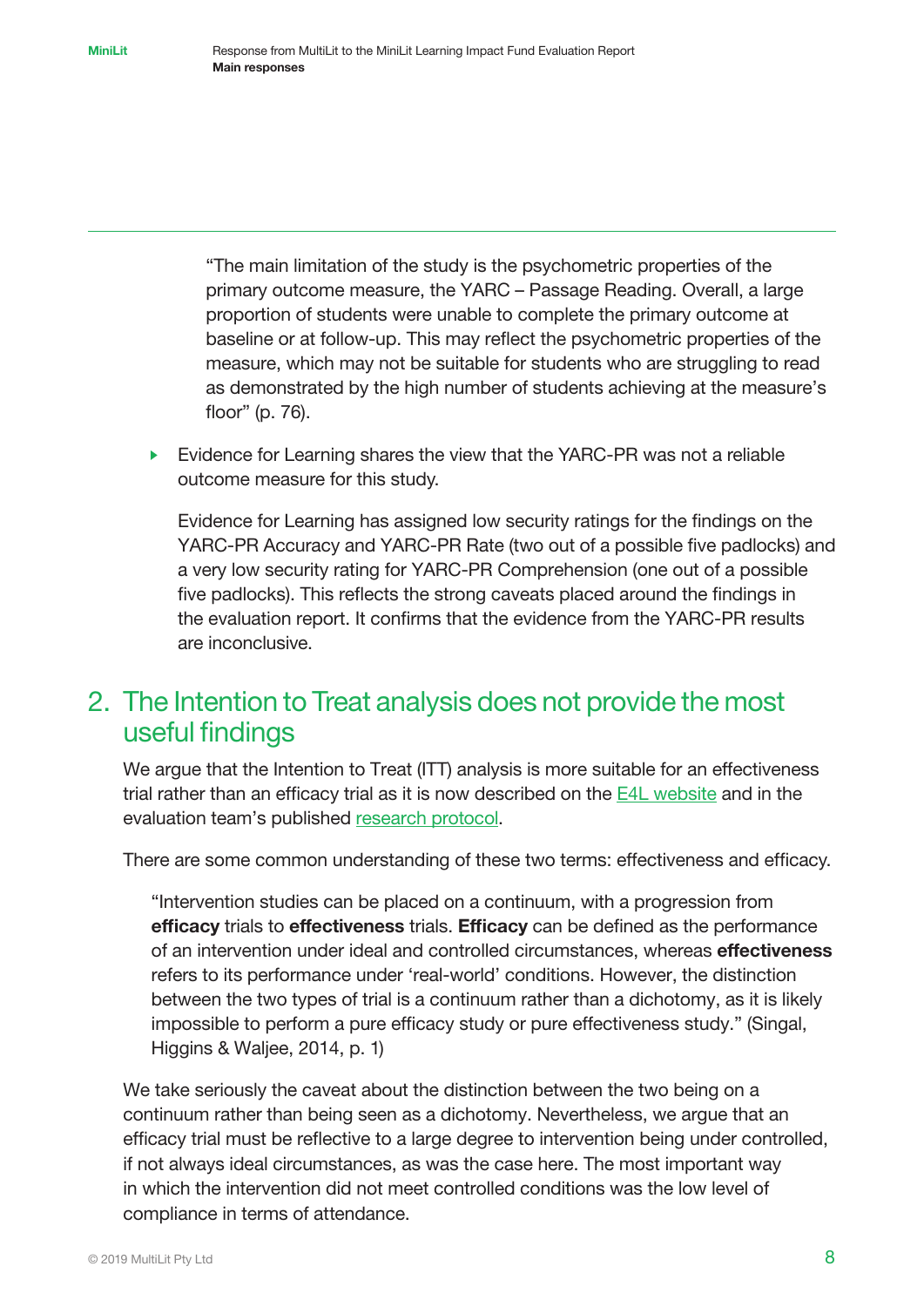This study started out as an effectiveness trial but circumstances forced it to become an efficacy trial. In our opinion, therefore, the Complier Average Causal Effect (CACE) analysis is more appropriate than the ITT analysis to estimate the impact of the intervention.

Intention to Treat is the default protocol for studies using the Education Endowment Foundation evaluation model, as is the case with Evidence for Learning (E4L) research projects. It includes all children who were randomly allocated into a treatment group and for whom follow-up data could be obtained, irrespective of whether they remained in the trial, and irrespective of the extent of their participation in the intervention.

For example, in this trial, one of the students allocated into the MiniLit group left the trial and did not actually do MiniLit. That student's reading results were included in the MiniLit group data. While it is unlikely that one student would have had a large effect on the results, this example is illustrative of the logical problems with the ITT approach.

The Complier Average Causal Effect (CACE) analysis, on the other hand, includes only those students who actually participated in the intervention to a reasonable degree. Reading interventions are, by definition, developed for children who are struggling with reading and require intensive support to catch up. Their effectiveness is dependent on children participating fully in the program. MiniLit lessons are systematic, sequential and explicit and therefore a high level of attendance is required to achieve good progress. We determined that the threshold level of attendance to achieve a measurable benefit should be 80% of lessons (four out of five daily lessons, on average). This is not an unreasonable expectation. In the Evidence for Learning evaluation of the QuickSmart program, compliance was set at 90%.

In the MiniLit study, only 55% of students met the attendance threshold (described in the report as 'compliance'). This means that the ITT analysis included a large proportion of students who had attended, in some cases, far fewer than the recommended number of lessons.

The CACE analysis yielded very strong results for MiniLit. Children who had met the attendance threshold had higher scores in Letter Sound Knowledge, Phoneme Awareness, Regular Word Reading and Nonword Reading at both six and 12 months after the intervention began. That is, the recommended level of participation in MiniLit significantly improved reading outcomes in the skills targeted in the program.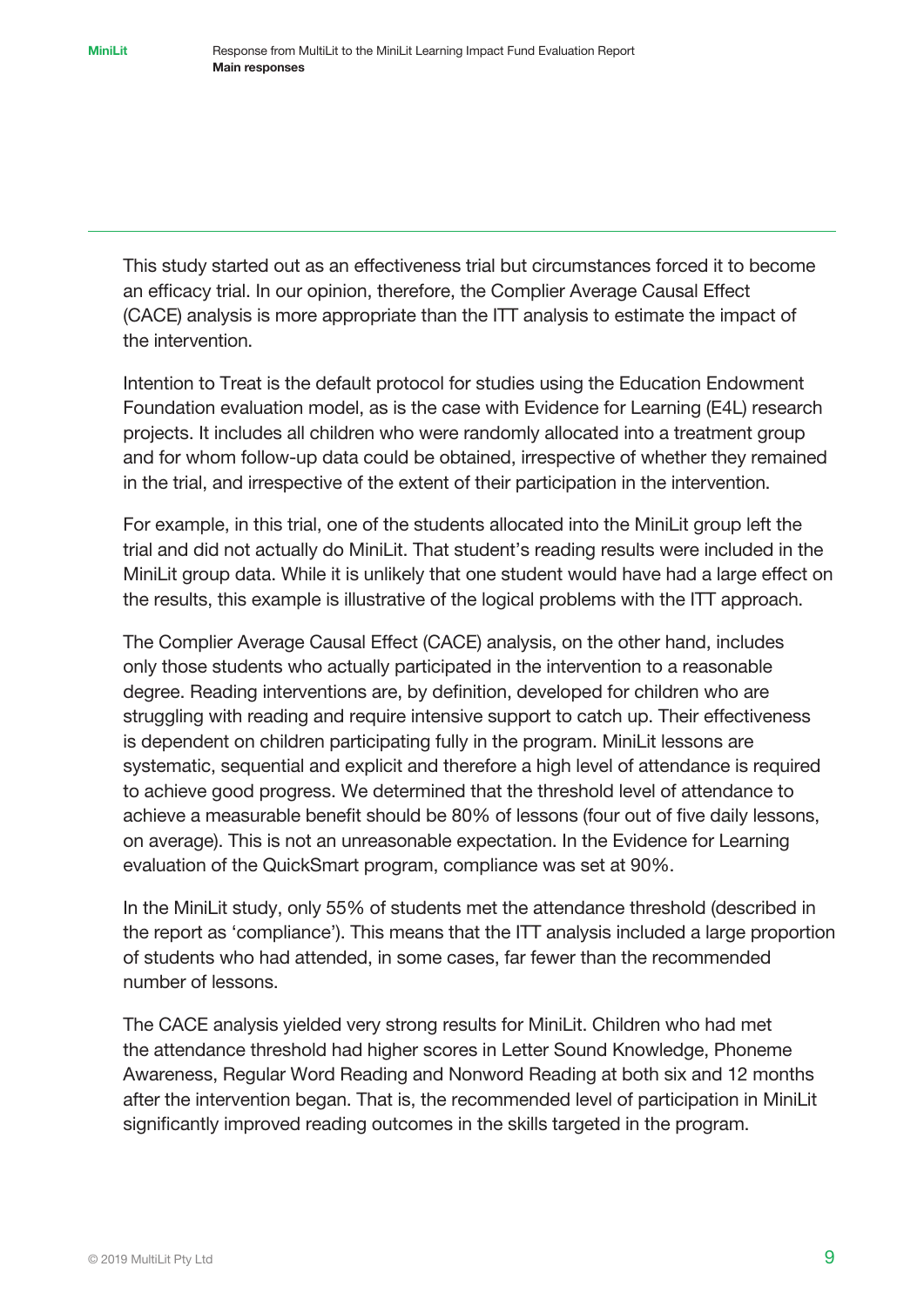# Additional comments

### 1. The 'months of learning metric' is widely contested among educational researchers

We have argued consistently that the 'months of learning' metric should not be employed for this study. The research team also had reservations about calculating 'months of learning'. The fact that the Education Endowment Foundation usually uses this metric is not a good reason for continuing to use it for this study, not least because the 'months' are based on the effect size of the mean group differences on the YARC-PR which, as we have discussed (and the independent evaluators acknowledge) is not an appropriate or credible measure.

#### 2. The reported program costs overstate the cost for most schools

The total cost provided in the report is accurate, but it is the first-time set up cost and represents the *maximum* potential initial investment for schools to introduce the MiniLit program. It assumes that the school does not already have any of the supporting book resources. This is not the case in most schools.

The total cost in the report includes training costs (both the MultiLit training fee and staff time), the MinIiLit lesson kit and student booklets, class sets of MultiLit decodable books, additional sets of non-MultiLit decodable books, several dozen children's story books, and staff time to deliver the intervention.

For most schools, not all of these outlays will be necessary. Many schools already have sets of decodable books as well as a large number of the children's storybooks. Staff training and delivery time will not necessarily be an additional budget cost if existing permanent staff deliver the program – if, for example, learning support teachers are deployed to teaching MiniLit rather than another intervention. This dramatically reduces the amount that needs to be specifically allocated to MiniLit, by as much as several thousand dollars.

The per student cost presented in the report is based on a one-time delivery of the program to one group of four students over two terms. If a teacher delivered MiniLit to two groups of four students each day for four terms, the per student cost is approximately \$1240 per year, again assuming that *all* book resources needed to be purchased.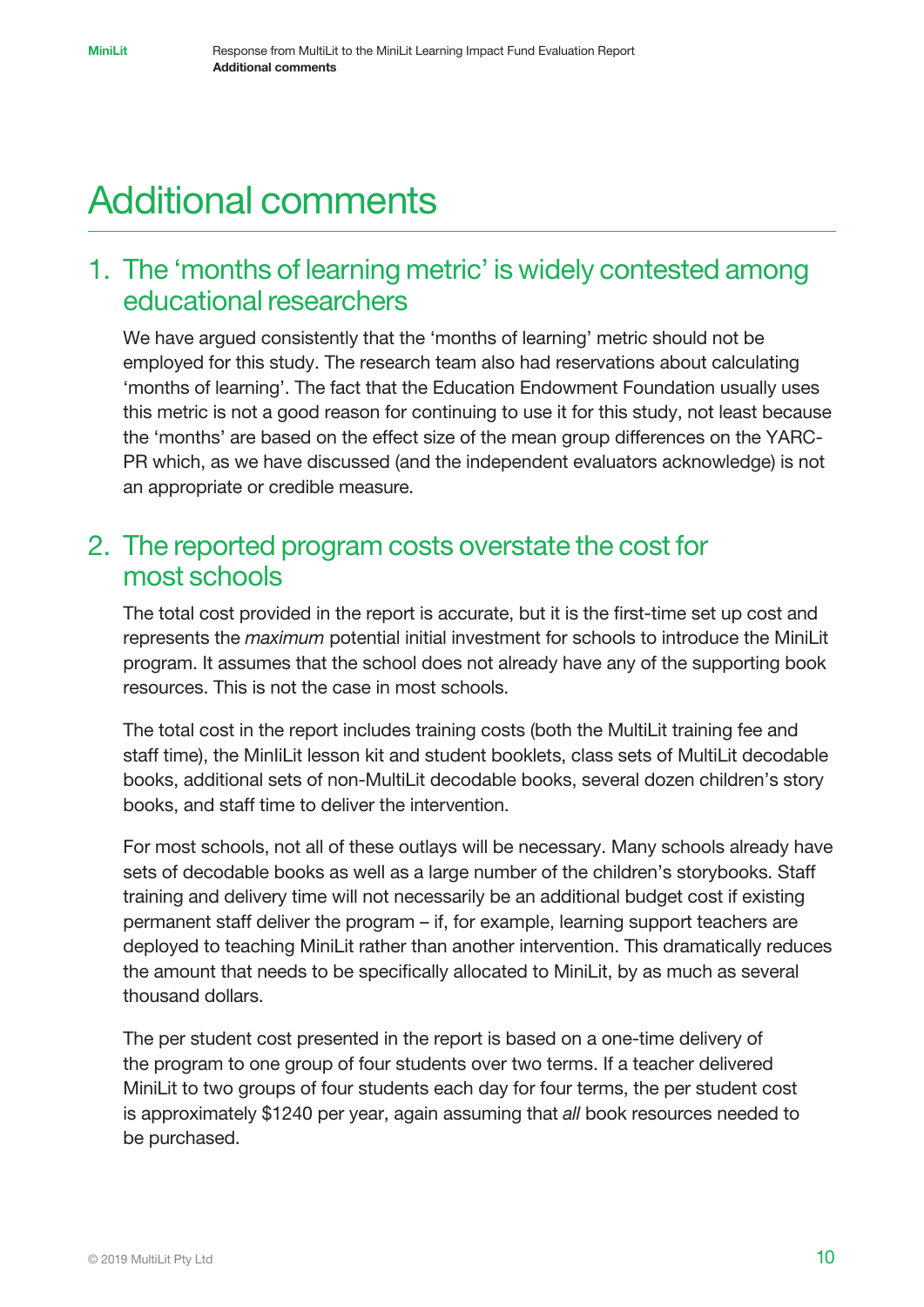# Other important factors

### 1. Measuring reading comprehension in young struggling readers is problematic

It is widely agreed among experts that it is very difficult to reliably measure passage reading comprehension below about a Year 2 level, especially for struggling readers with poor decoding and word reading. In retrospect, we were ill-advised to agree to the measurement of reading comprehension as the outcome measure. It was included because a representative from the NSW Department of Education involved in the framing of the study requested that a measure of reading comprehension be the primary outcome measure.

"While it is possible to classify children as RD and RD+LI at 7 years, this is a young age to be measuring reading comprehension, especially in children with manifestly poor reading at the word level."…"For research, there is a pressing need to look beyond standardised scores on an off-the-shelf test of reading comprehension to consider the nature of reading comprehension in children with poor decoding" (Nation, 2019, p. 60).

MiniLit is designed to address the prerequisite skills for the development of reading comprehension. The Simple View of Reading model states that reading comprehension is the product of word identification and language comprehension (Hoover & Tunmer, 2018). MiniLit focusses on teaching children to use the phonological decoding skills (composed of letter sound knowledge and blending) that are necessary to read words accurately and fluently. This ability is a strong predictor of later reading comprehension (Hjetand et al., 2019; Schatschneider et al., 2004). The essential sub-skills of letter sound knowledge and phonological awareness are sometimes described as 'distal' factors to reading comprehension, as they are enacted predominantly via more 'proximal' word reading abilities (Kim, 2011). This trial demonstrated a significant effect of MiniLit on both distal factors and proximal factors.

Sounds and Words Activities and Text Reading comprise the major component of each lesson. The Storybook Reading part of the lesson is not sufficient on its own to develop the linguistic comprehension side of the Simple View of Reading equation. The expectation is that children will also be participating in classroom literacy lessons where they are learning vocabulary and other elements of reading comprehension. Unfortunately, according to the classroom observations conducted as part of the process evaluation in this study, this was not uniformly the case.

It would arguably be unrealistic to expect 20 weeks of MiniLit to have had a measurable impact on passage reading. Its primary objective is to improve word reading accuracy and fluency among children who are having difficulty with reading. For these children,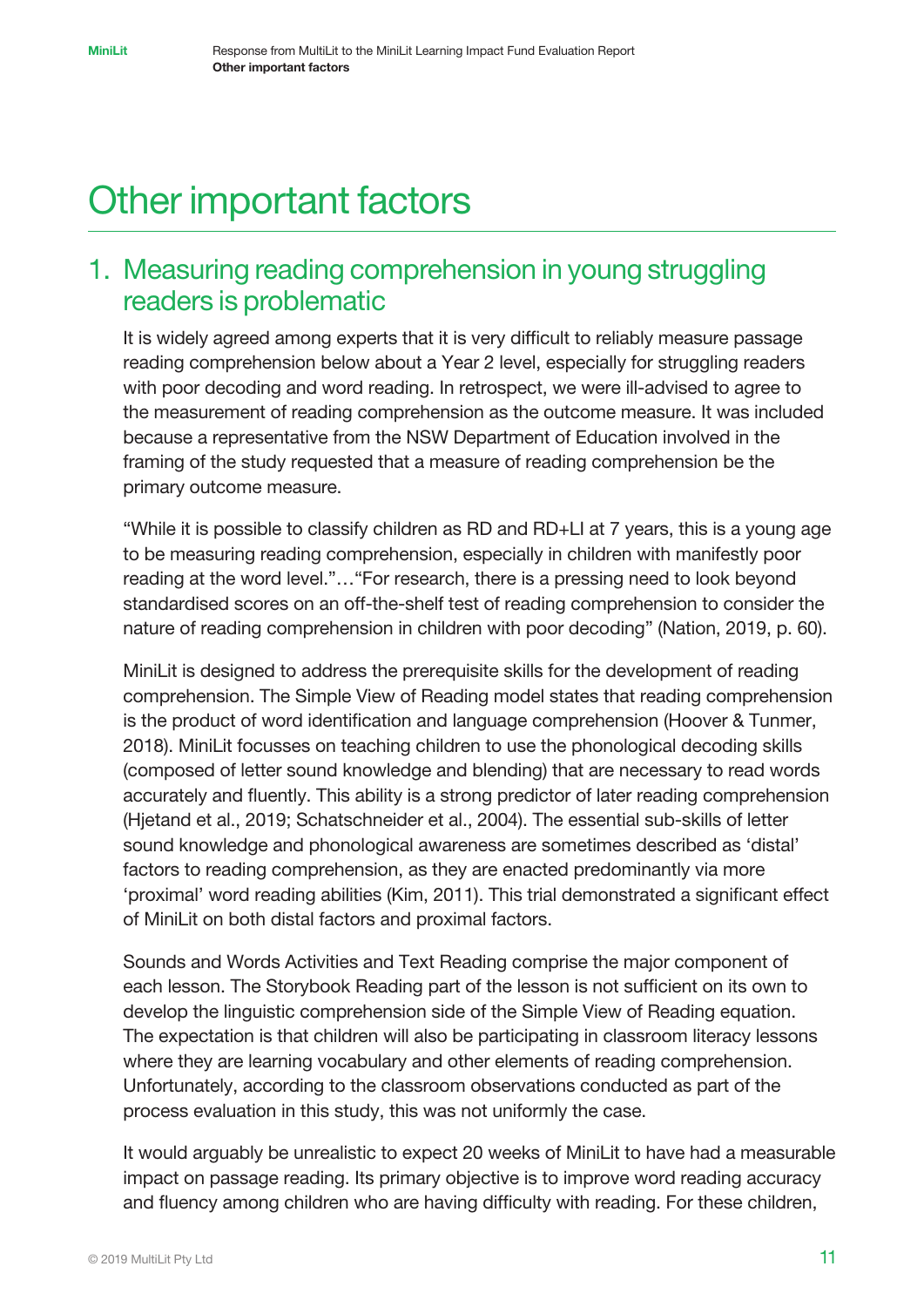it is an achievement to be independently reading full sentences. Passage reading comprehension is a more advanced skill. It could therefore have been anticipated that the YARC-PR would be beyond the ability of most.

#### 2. MiniLit tutors were novices

It is also important to emphasise that all of the MiniLit tutors in the study were new to the program and were teaching it for the first time in this trial. Previous research by Buckingham, Wheldall and Beaman-Wheldall (2012) has shown that MiniLit tutors are more effective when they have had prior experience teaching the program.

The process evaluation looked at the extent to which the tutors delivering the MiniLit intervention were doing so with fidelity; that is, whether they were teaching the program as intended. It found strong statistical evidence that implementation fidelity was associated with higher scores on Letter Sound Knowledge (YARC-ER), Phoneme Awareness (YARC-ER), Regular Word Reading (CC-2) and Non-word Reading (CC-2) at 6 months, which were in turn associated with higher scores on these measures at 12 months.

"Overall, these path analyses highlight that better implementation of the MiniLit program is associated with better scores on domains related to the intervention's theory of change over time." (p. 64)

These findings have obvious implications in terms of both the ITT and CACE analysis results, given that all of the MiniLit tutors in the study were new to the program. MiniLit is an explicit instruction program that requires a fast pace and familiarity with the resources to deliver all components of the program with fidelity. A school adopting MiniLit would be able to expect the effectiveness of the program to improve as the MiniLit tutors became more experienced and implementation fidelity increased.

The evaluation report notes the importance of coaching for the MiniLit tutors in the trial, saying that "ongoing coaching should be part of the training provided to new tutors implementing the intervention for the first time within their schools" (p. 72).

Nonetheless, it should be noted that the trial found highly significant improvement in foundational reading skills among students in the MiniLit intervention, even with novice tutors.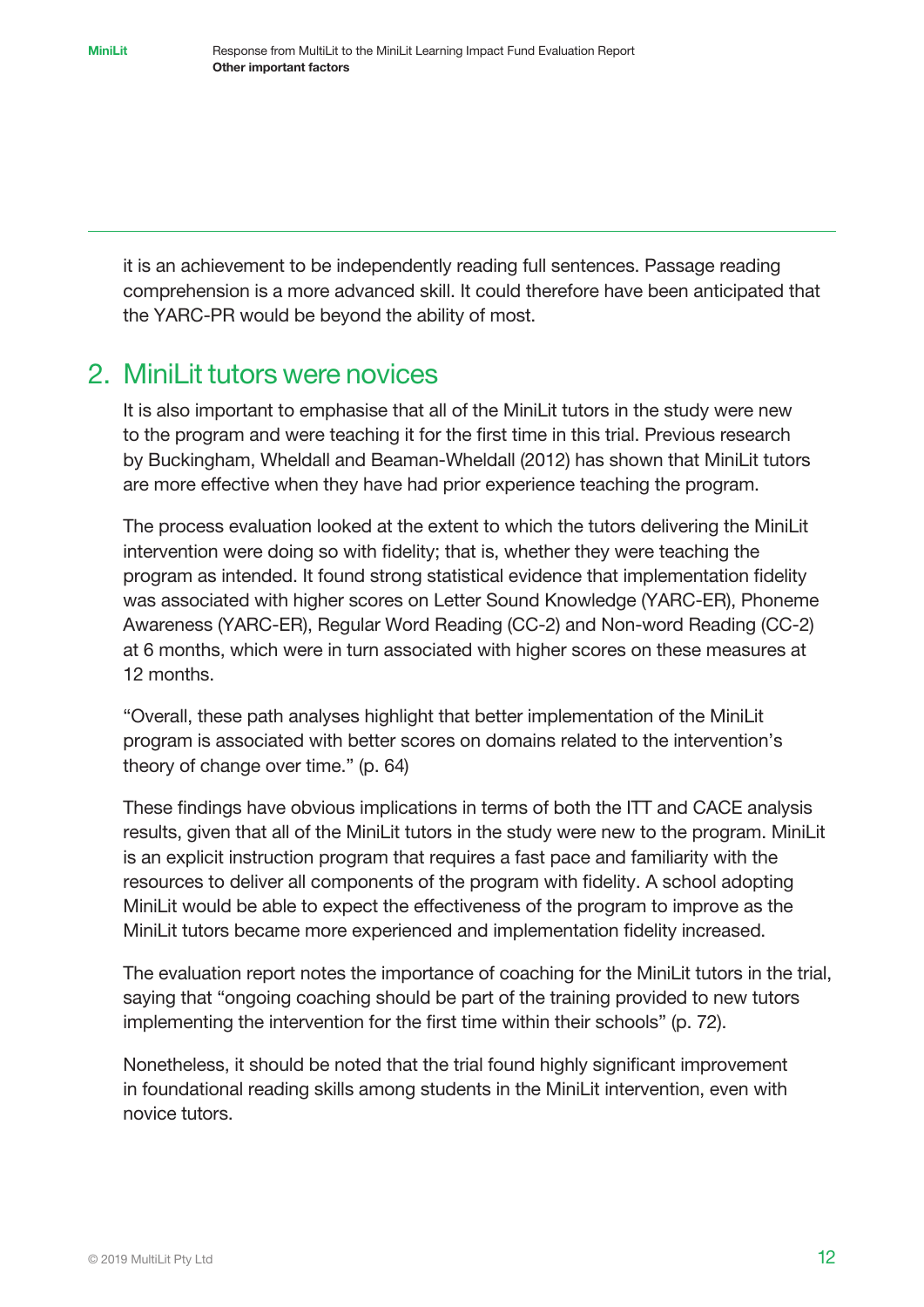### 3. The length of the intervention was shorter than optimal

MiniLit needs three terms to achieve maximum benefits for students. For this trial, it was decided to limit the intervention to two terms. The evaluation report says this was for "pragmatic and funding purposes" (p. 19). This decision arguably affected the effectiveness of the program.

The MiniLit program consists of 80 lessons. It is designed to be delivered in daily one hour lessons that have three components which together incorporate the 'five big ideas' of reading instruction – Sounds and Words Activities (phonemic awareness, phonics and fluency), Text Reading (fluency, vocabulary and comprehension), and Storybook Reading (vocabulary and comprehension). The majority of time in each lesson is spent on Sounds and Words Activities because young struggling readers are most likely to have difficulties with decoding.

All 80 MiniLit lessons follow a phonics-based scope and sequence intended to equip children with sufficient decoding accuracy and fluency for them to subsequently thrive in their usual classroom literacy program. The deliberate sequencing of the lessons, and their cumulative nature, means that if students miss a large number of lessons, they will not have as much time learning this content. Struggling readers are often struggling because they need more intensive exposure to letter sound correspondences in order to learn them. Missing lessons means missing new content, as well as missing the daily opportunity to practise and consolidate their learning, which will impede their progress.

In previous experimental trials of MiniLit in schools it was apparent that it is difficult to cover all 80 lessons in two school terms or 20 weeks. While in theory this would be four lessons a week over 20 weeks, in reality, some students need to do some lessons more than once. This aspect, combined with the various occasions throughout a typical school term that MiniLit lessons would be missed, make a two term intervention impractical in many schools. Three terms allows the entire program to be delivered with fidelity and maximises its effectiveness.

### 4. Quality of classroom instruction was variable, both during and after MiniLit intervention

The evaluation assessed reading outcomes at the end of the intervention (six months post-randomisation) and six months after the end of the intervention (12 months postrandomisation, that is, six months after students had returned to their usual classrooms for literacy).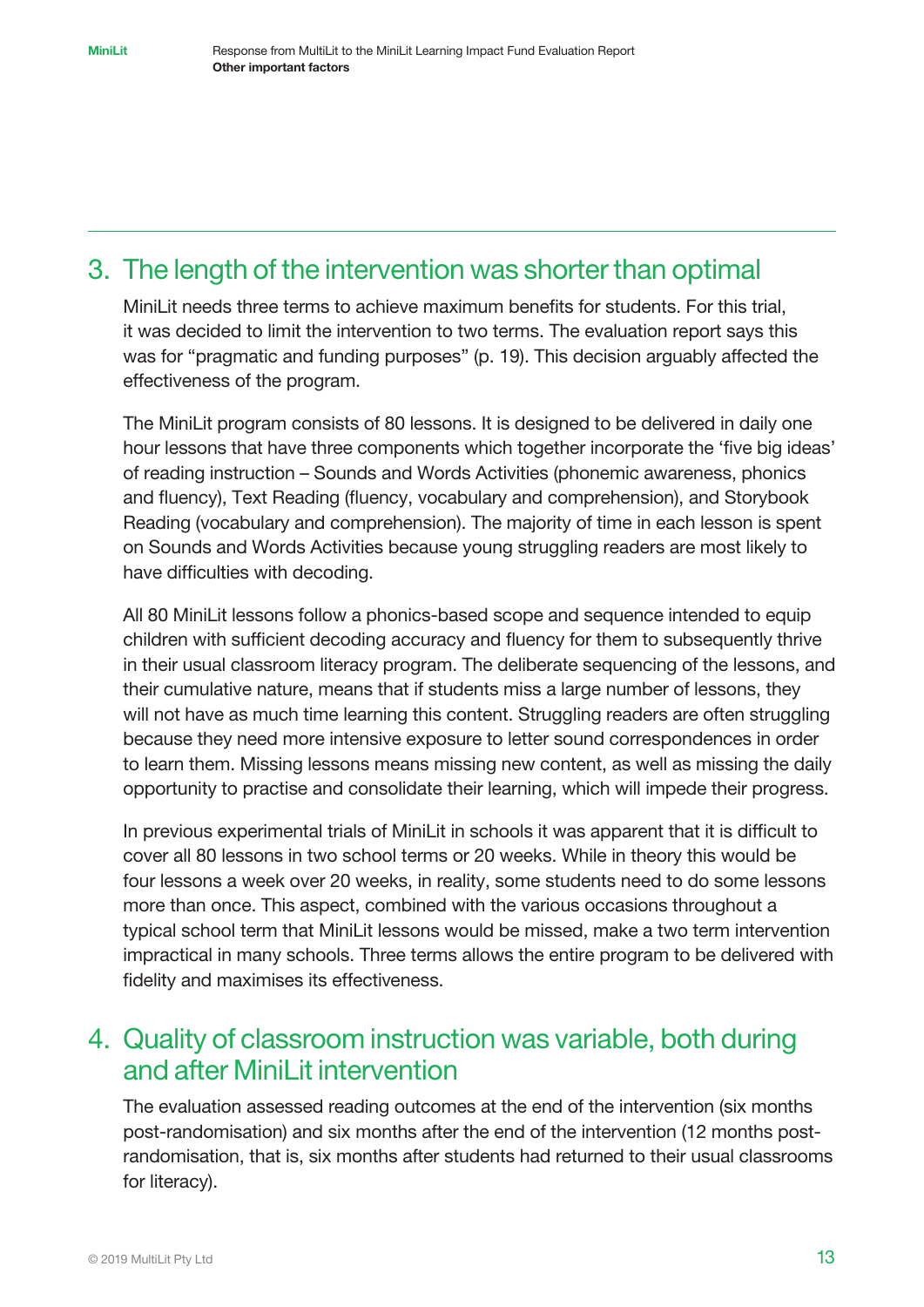As noted above, the trial found significant improvement for the MiniLit group in the foundational reading skills that are the focus of the program and which are precursors to subsequent reading comprehension – Letter Sound Knowledge, Phoneme Awareness, Regular Word Reading and Non-word Reading. The effects were highly significant at six months and still highly significant but somewhat less so at 12 months.

This attenuation is not surprising given the report's observations of the differences between MiniLit and the instruction provided in students' regular classrooms. If children are returning to classrooms either during or after the intervention where the skills they have learned in MiniLit are not supported, reinforced, encouraged and developed, they will not continue to grow at the same rate.

As noted in the report (p. 56), "Alignment between the MiniLit and usual classroom literacy practice is a critical factor for optimising successful intervention. Classroom literacy practice that uses a different pedagogical approach may detract from MiniLit's outcomes". The evaluation report found that for most of the students in the trial, there was a low level of alignment between MiniLit's evidence-based explicit instruction and their usual classroom literacy teaching.

In around two thirds of the classrooms observed, teachers instructed children in whole word recognition. Only just over half (56%) of teachers were observed focussing on letter-sound knowledge. Only one third of teachers were observed explicitly teaching vocabulary and word meanings. The report concluded that "their practices did not consistently provide enough attention to the critical foundation skills needed to ensure successful reading fluency and reading comprehension" (p. 70). This may explain why eight of the nine participating schools had more than 30% of their students in the lowest quartile according to the WARL baseline measure norms. Three schools had close to 50% of students in the bottom achievement quartile.

MiniLit gave students a much-needed boost in critical foundation reading skills but the effect would have been even stronger if all children were also receiving evidence-based instruction in their classrooms.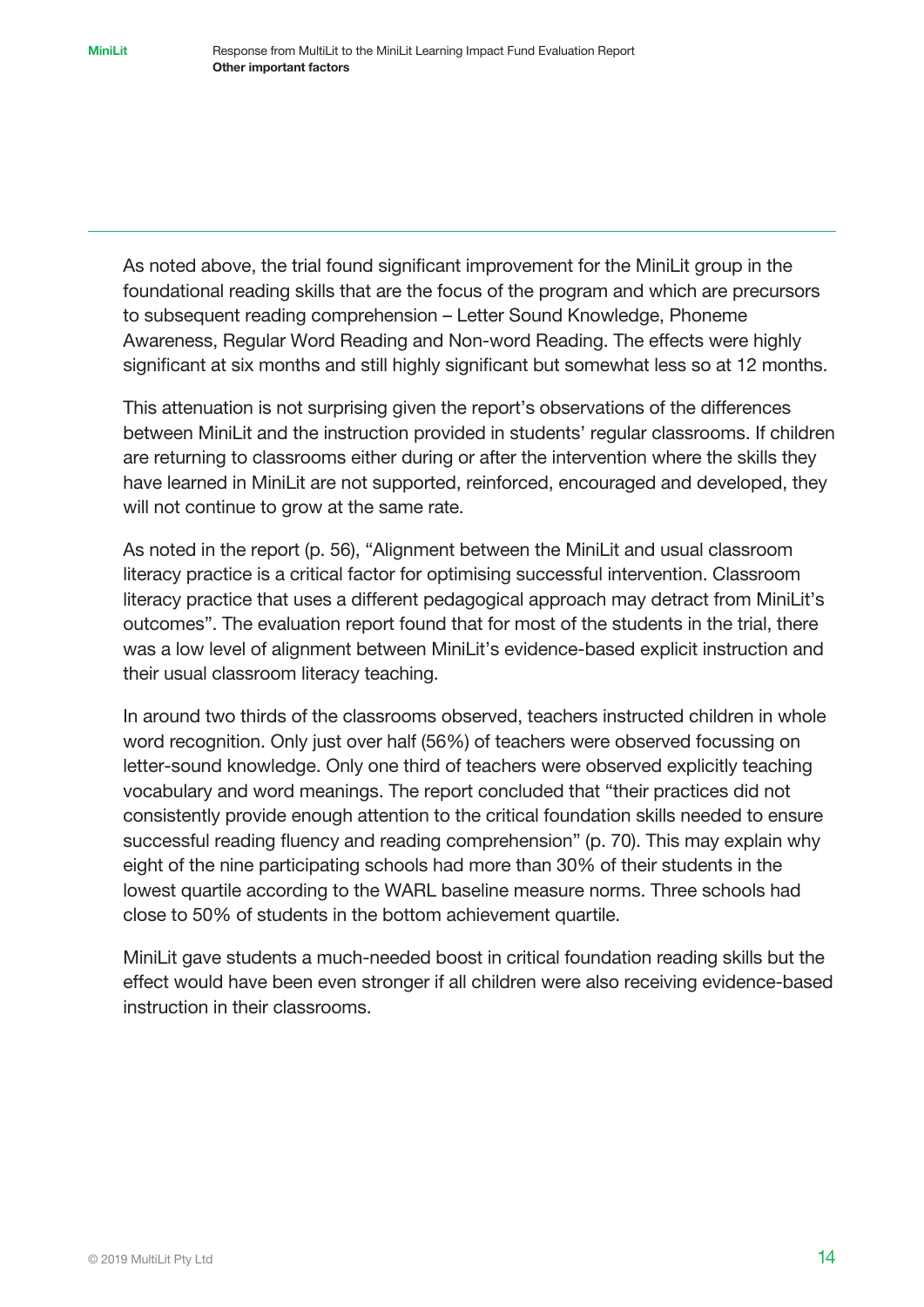# **Conclusion**

Any experimental study will raise and answer more questions for research and researchers than those it was designed to investigate. One of the additional findings of this study was to confirm that, when conducting research with young struggling readers, the selection of reading measures is of paramount importance. The YARC-PR was a poor choice for the primary outcome measure, which might have been anticipated with more careful scrutiny of the administration instructions before the trial began, but certainly became apparent when it was implemented as a baseline measure at the beginning of the trial. Feedback from the testers to the evaluation team, especially that so few children could complete the assessment, should have raised an alarm. At that point, the companion assessment, the YARC-ER, could and should have replaced the YARC-PR as the primary outcome, with complete justification.

Our aim is to provide an accurate and educationally useful account of the evaluation's findings. There are some very positive results for MiniLit from the YARC-ER and the CC-2, as well as some constructive lessons for improvement, but they are not easily apparent to the general reader in the final, lengthy version of the document. Despite numerous caveats about the limitations of the primary outcome measure, the report gives the impression that those results are informative and does not sufficiently support the positive findings for MiniLit in this trial. In our view, it understates the effectiveness of the MiniLit program – with which many schools are achieving excellent results. It might thereby undermine the research and education community's view of systematic and explicit reading interventions generally. A null result would of course be accepted in the interest of research integrity if that was the true finding, but that is simply not the case here.

When using valid measures, the true headline finding is that key early reading outcomes were significantly higher among children who participated in MiniLit, especially for children who attended the minimum recommended number of lessons, and when the program was administered with fidelity.

#### [Kevin Wheldall](https://multilit.com/about/the-founders/professor-kevin-wheldall-am/) kevin.wheldall@multilit.com

[Robyn Wheldall](https://multilit.com/about/the-founders/dr-robyn-wheldall-beaman/) robyn.wheldall@multilit.com

#### [Jennifer Buckingham](https://multilit.com/about/our-expertise/jennifer-buckingham/)

jennifer.buckingham@multilit.com